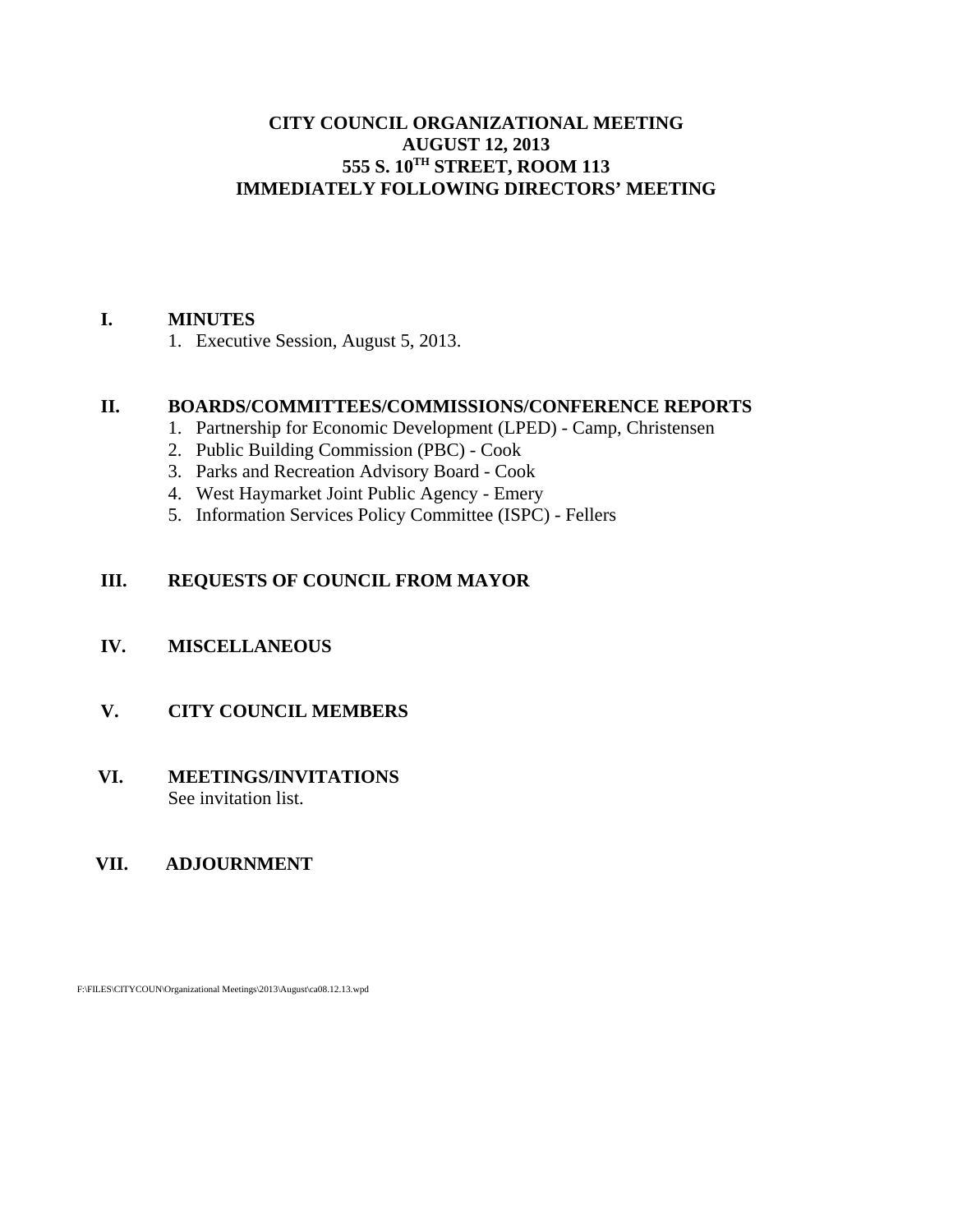# **MINUTES CITY COUNCIL ORGANIZATIONAL MEETING AUGUST 12, 2013**

**Present:** Carl Eskridge, Chair; Doug Emery, Vice Chair; Leirion Gaylor Baird; Trent Fellers; Jonathan Cook; Roy Christensen; and Jon Camp

## **Others:** Rick Hoppe, Chief of Staff

Chair Eskridge opened the meeting at 2:34 p.m. and announced the location of the Open Meetings Act.

#### **I. MINUTES**

1. Executive Session, August 5, 2013. With no corrections the above minutes placed on file in Council office.

## **II. BOARDS/COMMITTEES/COMMISSIONS/CONFERENCE REPORTS**

#### **1. Partnership for Economic Development (LPED) - Camp, Christensen, Eskridge**

Eskridge and Christensen attended. Eskridge stated all positive reports received for activities in Lincoln.

#### **2. Public Building Commission (PBC) - Cook**

Cook stated the PBC held a short meeting, with a public hearing on the budget. The budget last year was \$9.827 million, and for the coming year will be \$9.808 million. If anyone wishes to see the details will distribute. Cook added they approved the air-conditioning system, additional art, and the servers for 5-City TV.

#### **3. Parks and Recreation Advisory Board - Cook**

Cook stated first discussed fishing gear at Bowling Lake. The Anglers of the Blue Moon spoke on ADA accessible fishing gear. Then received reports and approved new fees for the women's tennis center, a very small increase. Also at Irvingdale Tennis Courts and the two new child courts. The fees for facilities discussed. Most Members may be aware this is being worked on. We had a structure which wasn't quite working, not quite fair to different groups, and wanted to arrive at a more consistent goal. The Board did vote to approve the new fee structure.

Cook added there will be a public engagement process on the 10 Year Facilities Plan. An online survey and possibly other outreach. Doing on budget and other items, and a separate effort of the Parks Department. The deadline for comments back is the first of September. Sometime shortly after will have a report to the public. One interesting items, asking for the expectations people have on maintenance of parks and playgrounds. Also asking them to rate the actual conditions. If your expectation is we poorly maintain, it's interesting to know. Or, an expectation it is poorly maintained but think it's excellent, also good to know.

On golf rounds and revenue, about 15% above last year, which is what we set for this year. The first golf section, in draft form, and could be ready fairly soon. Will not be released immediately but will go through the process. Hoppe added, in the process we thought it might be wise to have a precouncil, before it went to the community. Cook said the headline will come from where ever it's released first. Does Council want to be that point, or prefer to have it released and then possibly have a public hearing? Maybe the Golf Committee could get feedback from the public after it is released, and we would see the comments, then presented to Council. How early in the process do Council